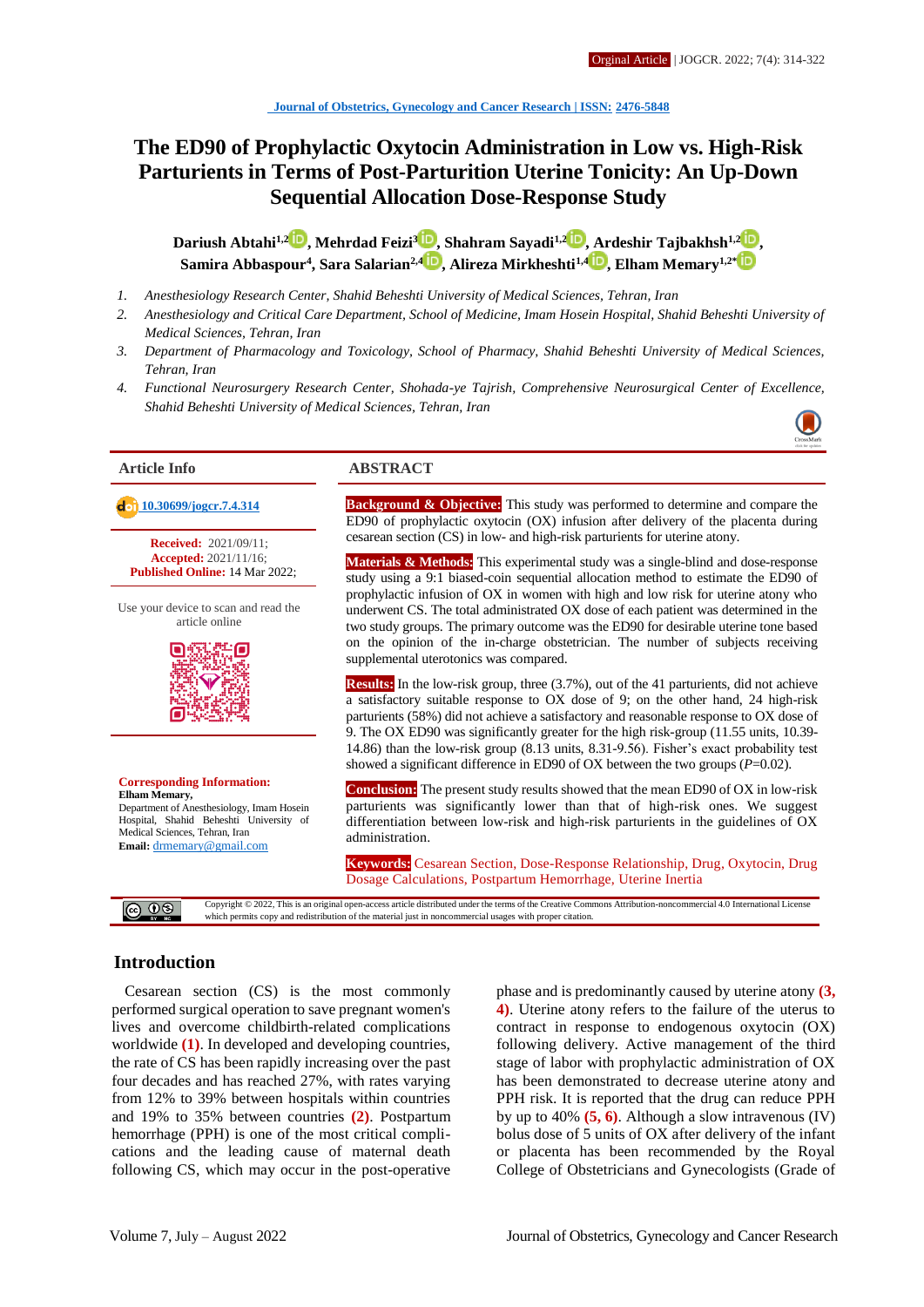recommendation: B), several studies have investigated the dose-response of IV OX administration in this regard **(7)**. Critical adverse effects, such as myocardial ischemia, hypotension, tachycardia, vomiting, and nausea, can be minimized with the administration of low-dose OX regimens **(8-10)**.

On the other hand, maximizing adequate uterine contractility in addition to minimizing OX-related side effects is critical. Still, the administration of uterotonic agents such as OX during CS is highly variable. A consensus has not been reached regarding the optimal dose for third-stage OX administration over the recent years. Determination of estimated effective dose (ED90) of prophylactic OX infusion was first and only performed by Lavoie *et al.* **(11)**. Still, to the best of our knowledge, there is no proper evidence in available literature regarding the minimum effective dose of OX to prevent uterine atony during CS in parturients with high and low risk of uterine atony, and this topic still needs to be investigated. Therefore, this study was performed to determine and compare the ED90 of prophylactic OX infusion after delivery of the placenta during CS in low- and high-risk parturients for uterine atony.

# **Methods**

### **Study Design and Setting**

This experimental study was conducted from October  $1^{st}$  2017 until September 30<sup>th</sup> 2019, in Imam Hosein Hospital, Tehran, Iran. The authors adhered to principles introduced in the declaration of Helsinki throughout the study. The participants were enrolled in case of signing the prepared, informed consent. This study was approved by the institutional ethical committee of the Faculty of Medical School, Shahid Beheshti University of Medical Sciences, Tehran, Iran (approval code: IR.SBMU.MSP.REC.1397.710), and registered on www.irct.ir (IRCT20120430009593N11).

### **Study Participants**

The parturients who were a candidate for performing CS under spinal anesthesia, aged between 18 and 35 years, in physical status I and II based on American Society of Anesthesiologists (ASA) classification, without any known cardiac disease or coagulopathy or pre-operation hemodynamic disorders were eligible. Exclusion criteria were general anesthesia and known placenta or uterine abnormalities. Based on the findings reported by Anne Lavoie *et al.* **(11)**, with a 95% confidence interval, the minimum required sample size was calculated to be 80.

All the parturients were subjected to complete clinical examination before surgery. A set of routine paraclinical tests including a complete blood count (CBC), a complete coagulation profile [prothrombin time (PT), partial thromboplastin time (PTT), international normalized ratio (INR), clotting time (CT), and bleeding time (BT)], and urine analysis was performed for all cases. Common monitoring modalities, including continuous electrocardiography (ECG), pulse oximetry, blood pressure (BP), and heart rate (HR), were used during the CS and the whole process of OX administration. Twenty-four hours after CS, another CBC test was performed, so the hematocrit and hemoglobin levels were measured and compared in each parturient after versus before CS.

### **Definitions**

Parturients were categorized as high-risk for uterine atony if any risk factor was present. Risk factors for uterine atony include fibroid uterus, fetal macrosomia, high parity, chorioamnionitis, those with preeclampsia (PE) who received magnesium sulfate infusions, obesity or (BMI)>35, repeated CS, prolonged labor, uterine distension (multi-fetal gestation, polyhydramnios, fetal macrosomia), use of uterine-relaxing agents, and laboring women with exposure to OX. The other parturients who did not have any risk factor for uterine atony were categorized as low-risk parturients **(12-14)**.

### **Intervention**

This single-blinded and dose-response study was designed using a 9:1 biased-coin sequential allocation method. All the parturients were spinally anesthetized and received a 1000 mL of IV ringer lactate, infused over 15 minutes before spinal anesthesia initiation. Surgery started when a bilateral T5 sensory block to pinprick test was confirmed. The CS was conducted by one team in all cases; the surgical incision was the Pfannenstiel incision in all cases.

In the present study, the "Rule of three" protocol was implemented with an up-down sequential allocation dose-response method. This method was introduced by Kovacheva *et al.* **(15)**. The total amount of OX administered to each parturient in each group and how she responded to it determined the dose of OX for the next parturient in the same group  $(Figure 1)$ . As a general rule, all 3 units of OX were injected within 30 seconds. But if the parturient did not respond well to the first 3 units after 3 minutes, the other 3 units of OX were injected within 30 seconds. If there was no response again after 6 minutes, another 3 units were injected within 30 seconds. In this study, each group administered the initial 3 units' dose of OX for the first parturient. It was reduced to 2 units in 10 percent of the next parturients when the proceeding parturient had been satisfactorily (uterine tone  $> 2$ ) responding to OX infusion; If the uterine tone was reported as unsatisfactory at 3 minutes, the case was categorized as a failure, and the infusion was repeated with 3 units/3 min. The other 90 percent received the same 3 doses of OX.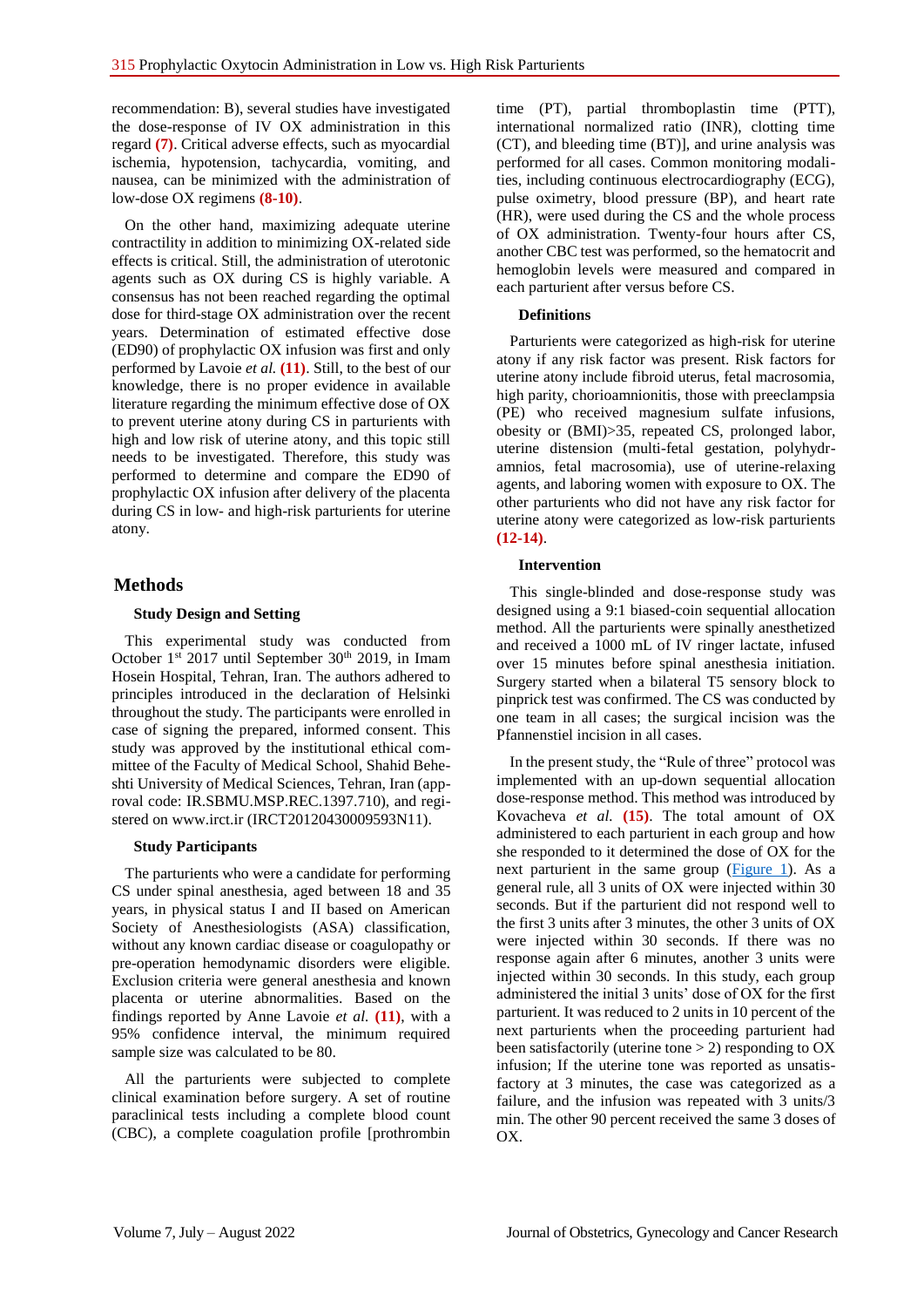<span id="page-2-0"></span>

**Figure 1. Flowchart of the study protocol for oxytocin administration**

#### **Outcome Assessment**

Following the delivery of the placenta, an infusion of OX was started. Immediately after CS, the same obstetrician assessed uterine tone using manual palpation every 3 min for 30 minutes based on a fivepoint scale (1=atonic, 2=partial but inadequate contraction, 3=adequate contraction, 4=well contracted, and 5=very well contracted). The uterine tonicity of both groups was investigated at 3, 6, 9, 15, 30 minutes, and the end of surgery in the recovery room. The amount of bleeding was also assessed by the surgeon in all patients. The primary outcome was determining the minimum effective dose of OX infusion for each group, which led to a uterine tone score of 3 or above. Any adverse effect such as tachycardia, vomiting, flushing, bleeding, and a headache was recorded.

#### **Rescue Medicine**

If the parturient did not respond well 9 minutes after the last injection dose, the second line of treatment was used to achieve proper contraction. In parturients who did not respond to a total of 9 units, intramuscular injection of methylergonovine  $(0.2 \text{ mg/mL})$  at the 9<sup>th</sup> minute, repeated methylergonovine (0.2 mg /mL) at the  $12<sup>th</sup>$  minute, and misoprostol 600 µg buccal at the 15<sup>th</sup> minute was administered as second and third lines of treatment.

#### **Statistical Analysis**

The statistical analysis was conducted using SPSS 22 (IBM Corp. IBM SPSS IBM Corp., Armonk, NY., USA). All data are expressed as mean ±standard deviation (SD). After testing for normality of pairwise differences with the Shapiro-Wilk normality test, the differences of OX dose and hemoglobin value between the two groups were analyzed using one-way ANOVA at various times and followed by post-hoc Tukey test. A P-value < 0.05 was considered statistically significant. The Chi-square test was used for the comparison of qualitative data. The dose of OX at which 90% of all the parturients had satisfactory uterine tone, determined using Probit regression. The ED90 values of both groups were compared using Fisher's exact test.

#### **Results**

#### **Demographic Findings**

Forty-one parturients in each group (a total of 82 parturients) completed the study. Their mean ages were  $30.10\pm6.58$  and  $29.22\pm5.22$  years for high and low-risk parturients, respectively. There was no significant difference between the two groups regarding demographic data such as age, gestational age, systolic and diastolic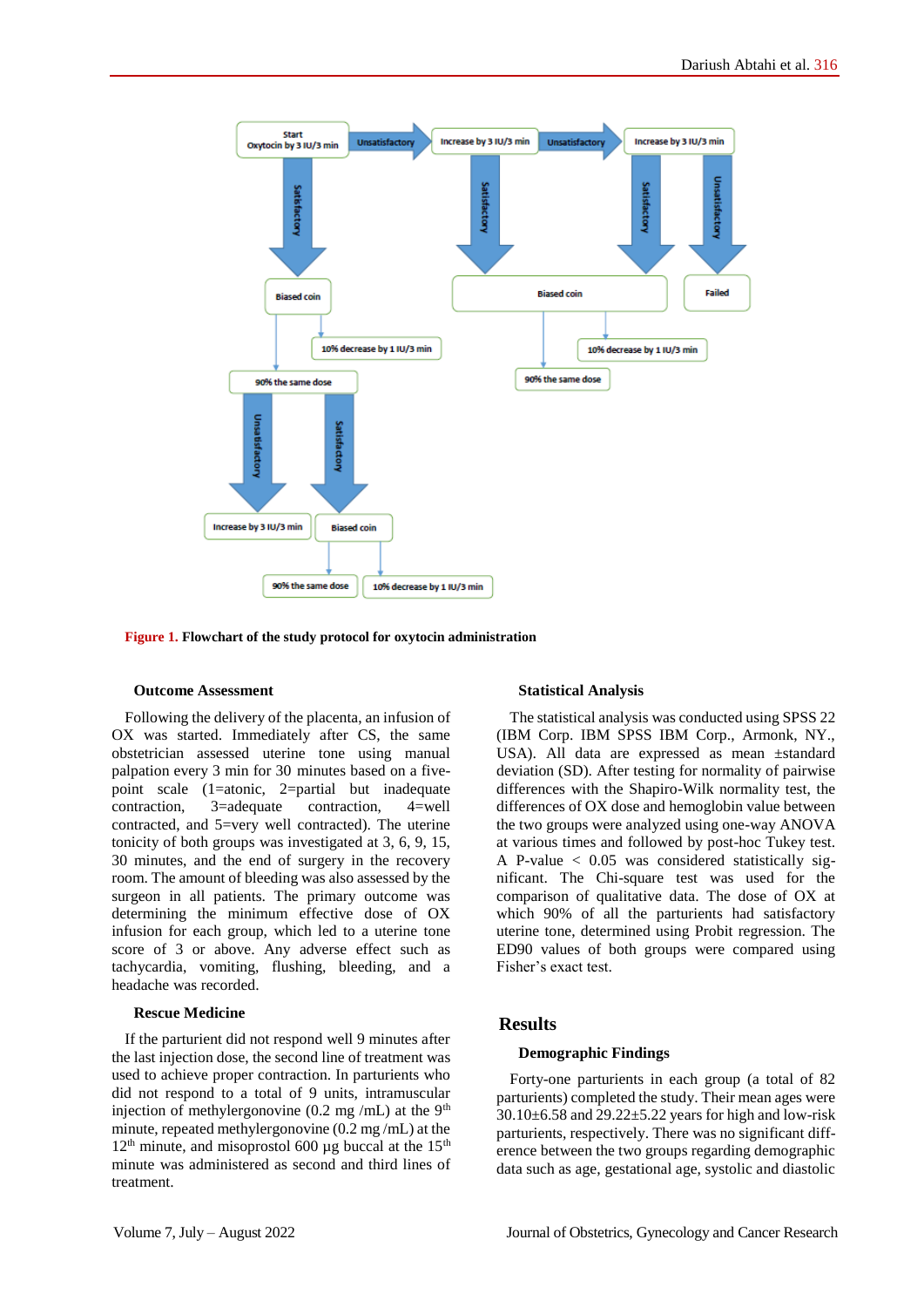BP at various times  $(Table 1)$ . However, mean hemoglobin was significantly lower in the high-risk group compared with the low-risk group at 24 h post-surgery. The high-risk group had one or more risk factors, the frequencies of which are presented in [Table 2.](#page-4-0)

### <span id="page-3-0"></span>**Table 1. Baseline information of the parturients in the two study groups**

| Variable                | Low-risk           | <b>High-risk</b>   |       |
|-------------------------|--------------------|--------------------|-------|
|                         | $Mean \pm SD$      | <b>P-value</b>     |       |
| Age                     | $29.22 \pm 5.29$   | $30.10 \pm 6.58$   | 0.508 |
| <b>Gestational age</b>  | $37.73 \pm 1.89$   | $37.24 \pm 1.89$   | 0.248 |
| Pre-operative           |                    |                    |       |
| <b>SBP</b>              | $105.98 \pm 14.79$ | $109.88 \pm 14.93$ | 0.238 |
| <b>DBP</b>              | $60.27 \pm 11.75$  | $61.39 \pm 15.60$  | 0.714 |
| <b>HR</b>               | $87.80 \pm 15.45$  | $87.02 \pm 17.54$  | 0.780 |
| <b>Start of surgery</b> |                    |                    |       |
| <b>SBP</b>              | $122.02 \pm 10.84$ | $127.93 \pm 15.98$ | 0.504 |
| <b>DBP</b>              | 73.39±9.71         | 77.39±11.19        | 0.243 |
| <b>HR</b>               | $90.15 \pm 11.76$  | $91.37 \pm 14.30$  | 0.674 |
| <b>During surgery</b>   |                    |                    |       |
| <b>SBP</b> 3min         | $109.17 \pm 11.93$ | $109.27 \pm 15.15$ | 0.974 |
| DBP 3min                | 58.02±11.27        | $61.02 \pm 13.38$  | 0.276 |
| HR <sub>3</sub> min     | $89.61 \pm 15.05$  | $91.10 \pm 16.53$  | 0.671 |
| <b>SBP</b> 6min         | $109 \pm 10.47$    | $107.83 \pm 15.72$ | 0.693 |
| <b>DBP</b> 6min         | $57.54 \pm 10.65$  | 57.88±13.52        | 0.891 |
| HR 6 min                | $89.56 \pm 14.24$  | 89.56±16.19        | 1.000 |
| <b>SBP</b> 9min         | $109.56 \pm 9.71$  | $107.20 \pm 14.87$ | 0.396 |
| DBP 9min                | $59.02 \pm 10.56$  | 57.66±13.43        | 0.610 |
| HR 9 min                | $87.27 \pm 18.43$  | $87.59 \pm 16.15$  | 0.934 |
| SBP 15min               | $109.44 \pm 8.14$  | $108.34 \pm 12.72$ | 0.643 |
| DBP 15min               | 59.49±10.66        | 59.66±14.08        | 0.951 |
| <b>HR</b> 15 min        | $87.34 \pm 11.85$  | $86.07 \pm 13.76$  | 0.581 |
| At the end of surgery   |                    |                    |       |
| <b>SBP</b>              | $110.73 \pm 8.58$  | $112.05 \pm 12.58$ | 0.581 |
| <b>DBP</b>              | $61.41 \pm 10.47$  | $62.32 \pm 12.15$  | 0.720 |
| HR                      | $84.32 \pm 11.17$  | $83.88 \pm 13.73$  | 0.874 |
| <b>During recovery</b>  |                    |                    |       |
| <b>SBP</b>              | $112.15 \pm 8.24$  | $113.80 \pm 11.49$ | 0.455 |
| <b>DBP</b>              | $62.10 \pm 10.83$  | $64.98 \pm 13.12$  | 0.282 |
| $\mathbf{HR}$           | 86.34±10.29        | $85.63 \pm 13.20$  | 0.787 |
| Hemoglobin              |                    |                    |       |
| Pre-operative           | $12.36 \pm 1.13$   | $12.02 \pm 0.91$   | 0.874 |
| 24 h post-surgery       | $10.96 \pm 1.06*$  | $10.46 \pm 0.98*$  | 0.035 |
| Decrement $(\Delta)$    | $2.21 \pm 0.15$    | $1.56 \pm 25$      | 0.041 |

SBP: systolic blood pressure; DPB: diastolic blood pressure; HR: heart rate.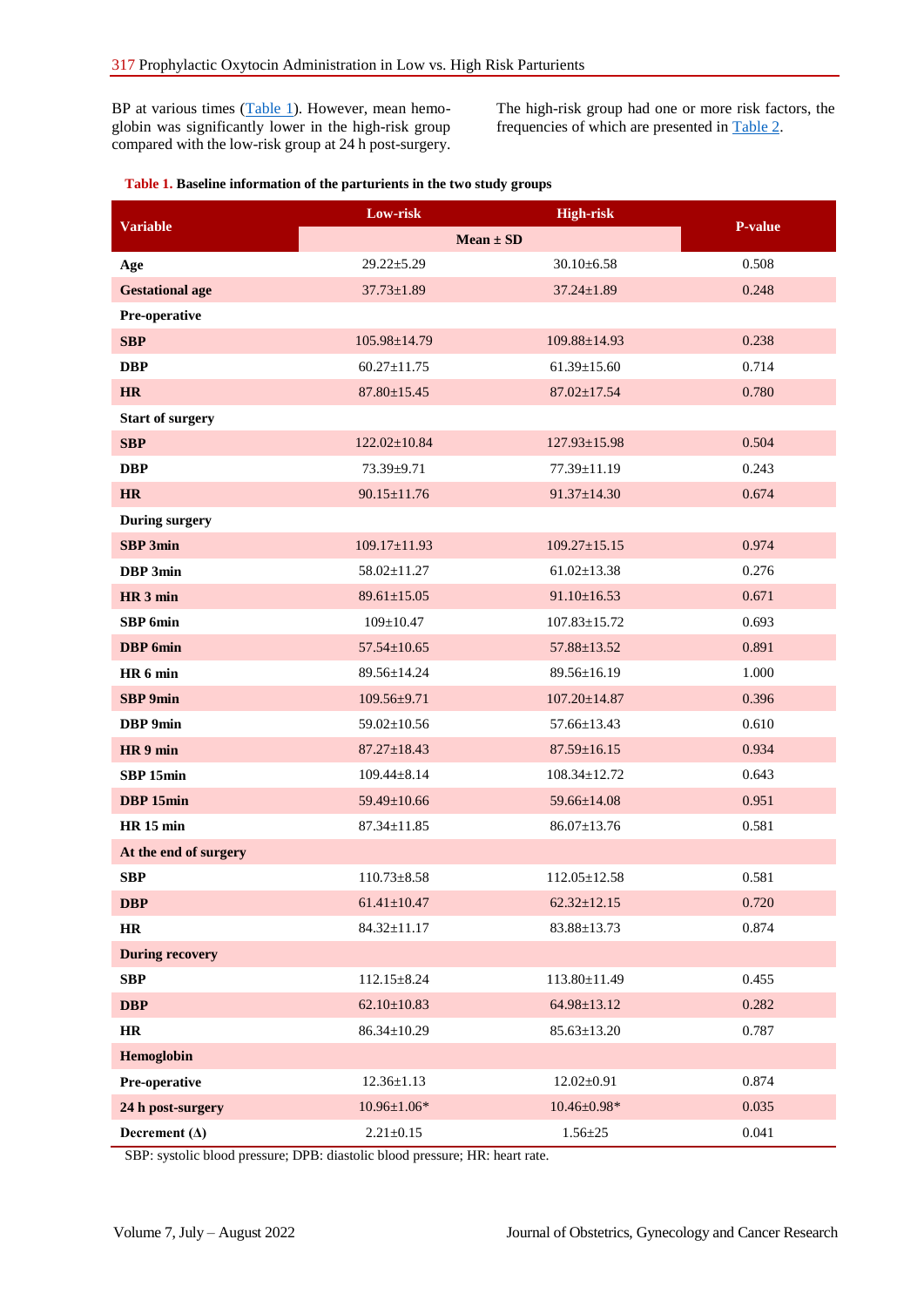<span id="page-4-0"></span>**Table 2. Frequency of various risk factors among high-risk parturients studied**

| <b>Variable</b>                                    | Number $(\% )$ |
|----------------------------------------------------|----------------|
| Preeclampsia                                       | 4(9.75)        |
| <b>Body mass index</b>                             | 7(17.07)       |
| <b>Chorioamnionitis</b>                            | 1(2.44)        |
| <b>Prolonged labor</b>                             | 6(14.65)       |
| <b>Repeated cesarean</b>                           | 14(34.15)      |
| Repeated cesarean+ Body mass index                 | 7(17.07)       |
| Repeated cesarean + Body mass index + Preeclampsia | 2(4.87)        |

#### **Uterine Tonicity**

The frequency of adequate and inadequate uterine tonicity of both high and low-risk groups at different interval times is presented in [Table 3.](#page-4-1) There was a significant difference between the two groups in terms of adequacy of uterine tonicity at 9, 15, and 30 min after placenta delivery.

### <span id="page-4-1"></span>**Table 3. Number of subjects with adequate and inadequate uterine tonicity in the two groups at various times during surgery**

| <b>Uterine tonicity</b> |                   |                 |          |  |  |  |  |
|-------------------------|-------------------|-----------------|----------|--|--|--|--|
| Group                   | <b>Inadequate</b> | <b>Adequate</b> | P value* |  |  |  |  |
| At 3 min                |                   |                 |          |  |  |  |  |
| Low risk                | 38                | $\overline{3}$  | 0.294    |  |  |  |  |
| <b>High risk</b>        | 40                | $\mathbf{1}$    |          |  |  |  |  |
| At 6 min                |                   |                 |          |  |  |  |  |
| Low risk                | 14                | 27              | 0.247    |  |  |  |  |
| <b>High risk</b>        | $20\,$            | 21              |          |  |  |  |  |
| At 9 min                |                   |                 |          |  |  |  |  |
| Low risk                | $\mathbf{1}$      | 40              | 0.001    |  |  |  |  |
| <b>High risk</b>        | $11\,$            | 30              |          |  |  |  |  |
| At 15 min               |                   |                 |          |  |  |  |  |
| Low risk                | $\overline{2}$    | 39              | < 0.001  |  |  |  |  |
| <b>High risk</b>        | $17\,$            | 24              |          |  |  |  |  |
| Tonicity at 30 min      |                   |                 |          |  |  |  |  |
| Low risk                | $\mathbf{0}$      | 41              | 0.043    |  |  |  |  |
| <b>High risk</b>        | $\mathfrak{Z}$    | 38              |          |  |  |  |  |

\*Pearson Chi-square

#### **Oxytocin Consumption**

The data obtained from the mean OX consumption showed that mean OX consumption was significantly higher in the high-risk group compared to the low-risk parturients 6 min after placenta delivery [\(Table 4\)](#page-5-0). There was no significant difference between the two study groups in terms of mean OX consumption at other time intervals as well as total OX consumption.

#### **ED90**

Out of the 41 parturients in the low-risk group, adequate uterine tonicity was not achieved in three parturients (3.7%) after administering a total dose of 9 units OX. In these parturients, the second-line treatment administration of methylergonovine and misoprostol, resulted in adequate uterine tonicity. Whereas 24 high-risk parturients (58%) did not achieve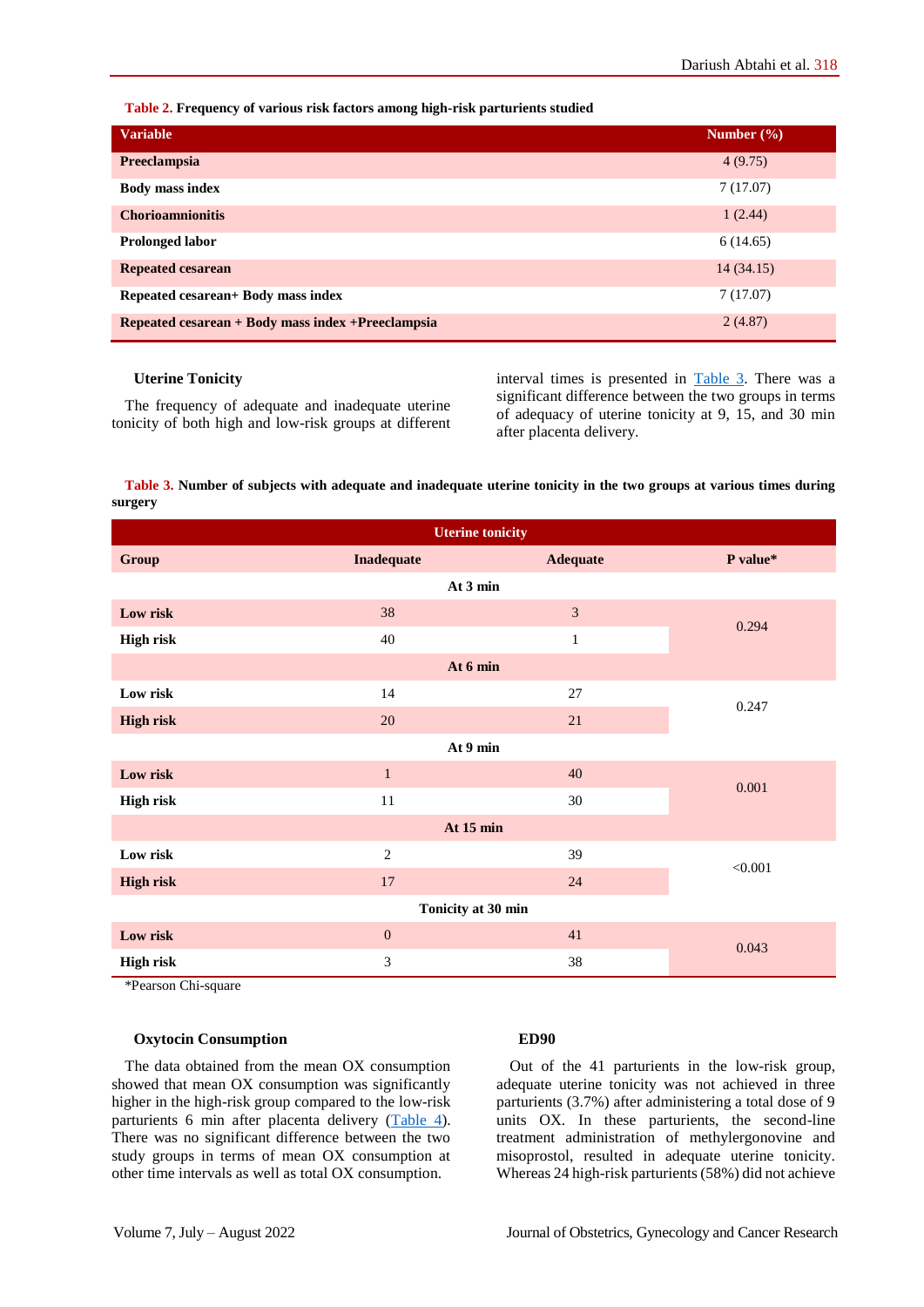adequate uterine tonicity with a total dose of 9 units OX, 4 of them didn't respond to second-line treatment either. Data analysis showed that the ED90 of low and high-risk parturients were 8.81 (CI 95%: 8.31-9.56) and 11.55 (CI 95%: 10.39-14.86) units, respectively. Fisher's exact probability test showed a significant difference in ED90 of OX between the two groups (*P*=0.02). The results of second-line treatment (administration of methylergonovine and misoprostol alone or together at 15 to 30-minute post-placenta

delivery); also showed a significant difference between the two groups  $(P<0.001)$ .

#### **Adverse Effects**

There were no significant differences in the incidence of adverse effects such as nausea, flushing, chest pain, and ECG changes between the two groups. The surgeon assessed the amount of bleeding in all patients and was not more than 1000 cc in any of the parturients.

| <b>Time</b>           | <b>Group</b> | Dose (Mean±SD)  | P-value |
|-----------------------|--------------|-----------------|---------|
| <b>Start</b>          | Low risk     | $3.00 \pm 0.00$ | 1.00    |
|                       | High risk    | $3.00\pm0.00$   |         |
| $3 \text{ min}$       | Low risk     | $2.85 \pm 0.65$ | 0.562   |
|                       | High risk    | $2.93 \pm 0.46$ |         |
|                       | Low risk     | $2.56 \pm 0.92$ | 0.029   |
| 6 min                 | High risk    | $2.90 \pm 0.30$ |         |
| $9 \text{ min}$       | Low risk     | $0.07 \pm 0.26$ | 1.00    |
|                       | High risk    | $0.07 \pm 0.26$ |         |
| $15$ min              | Low risk     | $0.10 \pm 0.49$ | 0.365   |
|                       | High risk    | $0.02 \pm 0.15$ |         |
|                       | Low risk     | $0.00 \pm 0.00$ |         |
| <b>30 min</b>         | High risk    | $0.00\pm0.00$   |         |
|                       | Low risk     | $0.00 \pm 0.00$ |         |
| <b>End of surgery</b> | High risk    | $0.00\pm0.00$   | -       |
|                       | Low risk     | $8.59 \pm 1.20$ |         |
| <b>Total dose OX</b>  | High risk    | $8.93 \pm 0.46$ | 0.094   |

<span id="page-5-0"></span>**Table 4. The mean dose of oxytocin (OX) administered at various times during the study**

### **Discussion**

The primary aim of this study was to determine and compare the ED90 of prophylactic OX intravenous infusion after delivery of the placenta during CS in low and high-risk parturients for uterine atony. The primary finding of this biased-coin sequential allocation study was that the ED90 of the OX infusion rate administered for CS was significantly greater in high-risk parturients compared to low-risk subjects. In this study, we found that 8.81 units (8.31-9.56) and 11.55 units (10.39- 14.86) are the ED90 of OX required for preventing uterine atony after an elective CS in low and high-risk parturients, respectively. Several studies have estimated ED90 of OX during CS **(11, 16)**. As far as we know, this is the first study that has compared the ED90 of OX in parturients with high and low risk of uterine atony. It has been shown that the ED90 of OX in laboring women with prior exogenous OX exposure is significantly greater than women undergoing scheduled CS without previous labor **(16)**. The minimum effective dose of OX infusion during CS in parturients with a high risk of uterine atony has been recently determined. The researchers have discovered that higher doses of OX do not further improve uterine tone **(17)**. Balki *et al.* (2006) have estimated the minimum effective dose of OX required for adequate uterine contraction after CS for labor arrest in 30 parturients using a biased-coin method and calculated ED90 of OX bolus to be 2.99 units, which was higher in parturients after elective CS compared to nonlaboring women at term **(18)**. Over the past decade, there has been considerable discussion about the optimal dose and mode of administration for thirdstage OX administration **(10, 19)**.

The high-risk group of parturients had one or more risk factors such as PE, obesity or BMI>35, repeated CS, prolonged labor> 3 hours, and chorioamnionitis. Some uterine atony risk factors such as repeated cesarean and prolonged labor may result in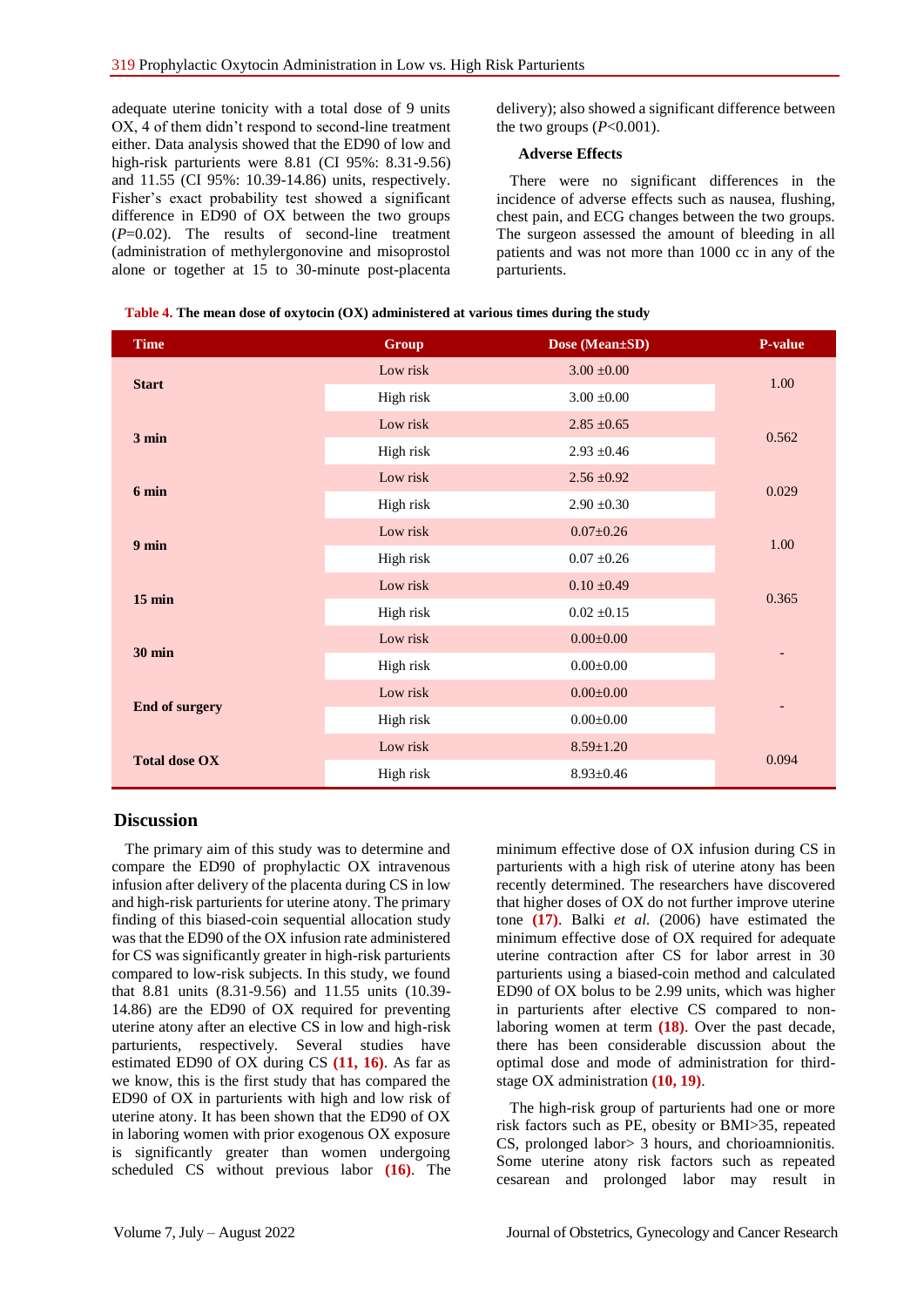desensitization of the uterus and make it less responsive or even not responsive to OX during CS **(18)**. Obesity is another risk factor for uterine atony. The multiple effects of OX signaling on improving pancreatic function, insulin sensitivity, and lipid homeostasis strongly suggest a role for OX signaling in obesity management **(20)**. Placental vascular tone is essential to maintain adequate placental blood flow (PBF). OX level of the placental system increases in the late stages of pregnancy. PE is associated with inadequate PBF. It has also been shown that DNA methylation-reprogrammed OX receptor leads to insensitivity to OX in PE placental vasculature **(21)**. Also, an increase in the risk of uterine atony in parturients with chorioamnionitis has been recently demonstrated **(22)**. This may explain the higher ED90 of OX in high-risk parturients than low-risk ones. The biased-coin design used in our study allows the researchers to set the quantile effect dose of interest, i.e., 90% and 95%. Despite the clinical relevance of ED95, it may sacrifice the precision of the estimate **(18)**.

The secondary outcome of this study was the determination of OX consumption over various time intervals during operation. There was no significant difference between high and low-risk parturients in OX consumption at various times, except at 6 min post-CS. The data obtained from the administration of alternative uterotonic agents showed that low-risk parturients require significantly less medicine for additional uterotonics agents than the high-risk parturients. This may explain why OX consumption at various time intervals during CS was not significantly different between the high and low-risk parturients. Based on our knowledge, the comparison of OX consumption between high and low-risk parturients has yet to be investigated.

The demographical data obtained showed that despite the lower ED90 of OX in the low-risk group when compared to the high-risk group, there were no differences in systolic or diastolic BP, HR, age, weight, week of laboring, and adverse effects; however, hemoglobin level at 24 hours post-operation was different between the two groups. The mean hemoglobin level in high-risk parturients was significantly lower than that of low-risk individuals indicating that the blood loss in high-risk parturients was more than that of the low-risk group.

The obtained data from ED90, OX consumption, side effects, second-line treatment, and demographic data of various risk factors subtypes showed no significant difference in these intra-group variables in the highrisk group.

### **Limitations**

Due to the limited number of studied parturients, we could not assess the possible role of each risk factor on the study findings. Therefore, we highly recommend performing such a trial with a larger sample size to evaluate the potential role of the possible risk factors.

# **Conclusion**

The ED90 of prophylactic OX infusion, blood loss, and administration of uterotonics agents during CD is significantly lower in low-risk parturients compared with high-risk parturients. A lower dose of OX is required to improve the uterine tone in low-risk parturients compared to the high-risk parturients.

# **Acknowledgments**

This study was conducted with the support of the Anesthesiology Research Center. The present article was extracted from the thesis by Dr. Samira Abbaspour to achieve her specialist degree in anesthesiology from Shahid Beheshti University of Medical Sciences.

# **Found or Financial Support**

None.

### **Author's Contributions**

The conception and design of the work by EM, MF, AM, and SA. Data acquisition EM, DA, AT, SA, SS, and ShS; Analysis and interpretation of data by EM, MF and AM; Drafting the work by EM, AT and SA; Revising it critically for important intellectual content by MF, DA, SS, AM and ShS; All the authors approved the final version to be published; And agree to be accountable for all aspects of the work in ensuring that questions related to the accuracy or integrity of any part of the work.

# **Conflict of Interest**

The authors declared no conflict of interest.

### **References**

1. Begum T, Rahman A, Herfina Nababan DM, Hoque E, Al Fazal Khan TA, Anwar I. Indications and determinants of caesarean section delivery: Evidence from a population-based study in Matlab, Bangladesh. PLoS ONE.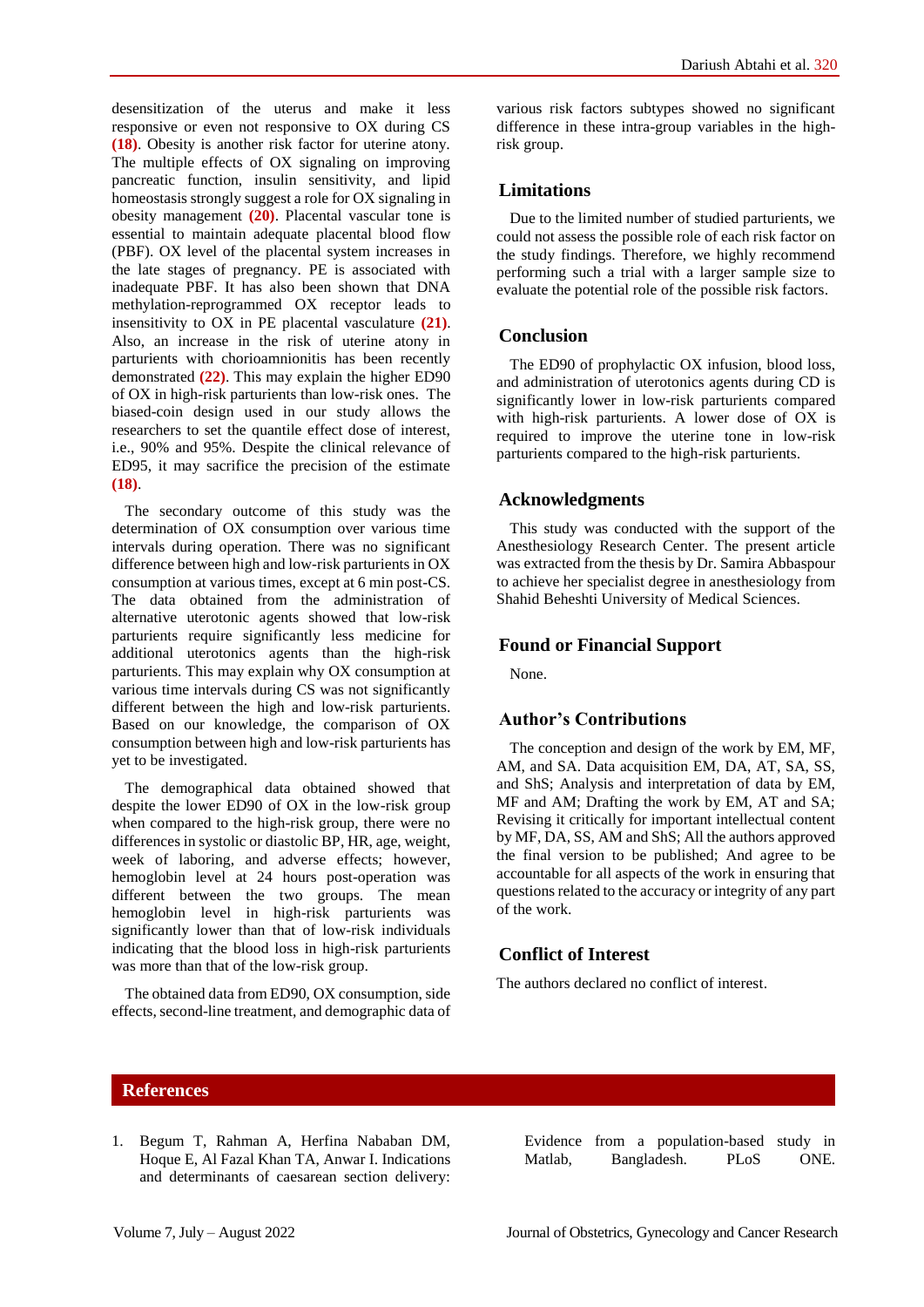2017;12(11):e0188074. [\[PMCID\]](http://www.ncbi.nlm.nih.gov/pmc/articles/PMC5695799) [\[DOI:10.1371/journal.pone.0188074\]](https://doi.org/10.1371/journal.pone.0188074) [\[PMID\]](https://www.ncbi.nlm.nih.gov/pubmed/29155840)

- 2. Festin MR, Laopaiboon M, Pattanittum P, Ewens MR, Henderson-Smart DJ, Crowther CA, et al. Caesarean section in four South East Asian countries: reasons for, rates, associated care practices and health outcomes. BMC Pregnancy and Childbirth. 2009;9:17. [\[DOI:10.1186/1471-](https://doi.org/10.1186/1471-2393-9-17) [2393-9-17\]](https://doi.org/10.1186/1471-2393-9-17) [\[PMID\]](https://www.ncbi.nlm.nih.gov/pubmed/19426513) [\[PMCID\]](http://www.ncbi.nlm.nih.gov/pmc/articles/PMC2695422)
- 3. Sheehan SR, Montgomery AA, Carey M, McAuliffe FM, Eogan M, Gleeson R, et al. Oxytocin bolus versus oxytocin bolus and infusion for control of blood loss at elective caesarean section: double blind, placebo controlled, randomised trial. BMJ (Clin Res ed). 2011;343:d4661. [\[DOI:10.1136/bmj.d4661\]](https://doi.org/10.1136/bmj.d4661) [\[PMID\]](https://www.ncbi.nlm.nih.gov/pubmed/21807773) [\[PMCID\]](http://www.ncbi.nlm.nih.gov/pmc/articles/PMC3148015)
- 4. Firmin M, Carles G, Mence B, Madhusudan N, Faurous E, Jolivet A. Postpartum hemorrhage: incidence, risk factors, and causes in Western French Guiana. J Gynecol obstet hum Reprod. 2019;48(1):55-60. [\[DOI:10.1016/j.jogoh.2018.11.006\]](https://doi.org/10.1016/j.jogoh.2018.11.006) [\[PMID\]](https://www.ncbi.nlm.nih.gov/pubmed/30476677)
- 5. Breathnach F, Geary M, editors. Uterine atony: definition, prevention, nonsurgical management, and uterine tamponade. Seminars in perinatology; 2009: Elsevier. [\[DOI:10.1053/j.semperi.2008.12.001\]](https://doi.org/10.1053/j.semperi.2008.12.001) [\[PMID\]](https://www.ncbi.nlm.nih.gov/pubmed/19324236)
- 6. Devikarani D, Harsoor S. Are we using right dose of oxytocin? Indian J Anaesth. 2010;54(5):371. [\[DOI:10.4103/0019-5049.71020\]](https://doi.org/10.4103/0019-5049.71020) [\[PMID\]](https://www.ncbi.nlm.nih.gov/pubmed/21189871) [\[PMCID\]](http://www.ncbi.nlm.nih.gov/pmc/articles/PMC2991643)
- 7. No G-tG. Prevention and management of postpartum haemorrhage. BJOG. 2016;124:e106 e49. [\[DOI:10.1111/1471-0528.14178\]](https://doi.org/10.1111/1471-0528.14178) [\[PMID\]](https://www.ncbi.nlm.nih.gov/pubmed/27981719)
- 8. Rosseland LA, Hauge TH, Grindheim G, Stubhaug A, Langesæter E. Changes in Blood Pressure and Cardiac Output during Cesarean DeliveryThe Effects of Oxytocin and Carbetocin Compared with Placebo. J Am Soc Anesthesiol. 2013;119(3):541-51. [\[DOI:10.1097/ALN.0b013e31829416dd\]](https://doi.org/10.1097/ALN.0b013e31829416dd) [\[PMID\]](https://www.ncbi.nlm.nih.gov/pubmed/23598289)
- 9. Svanström M, Biber B, Hanes M, Johansson G, Näslund U, Bålfors E. Signs of myocardial ischaemia after injection of oxytocin: a randomized double-blind comparison of oxytocin and methylergometrine during Caesarean section. Br J Anaesth. 2008;100(5):683-9. [\[DOI:10.1093/bja/aen071\]](https://doi.org/10.1093/bja/aen071) [\[PMID\]](https://www.ncbi.nlm.nih.gov/pubmed/18385263)
- 10. Dyer RA, Butwick AJ, Carvalho B. Oxytocin for labour and caesarean delivery: implications for the anaesthesiologist. Curr Opin Anesthesiol. 2011;24(3):255-61. [\[DOI:10.1097/ACO.0b013e328345331c\]](https://doi.org/10.1097/ACO.0b013e328345331c) [\[PMID\]](https://www.ncbi.nlm.nih.gov/pubmed/21415725)
- 11. Lavoie A, McCarthy RJ, Wong CA. The ED90 of prophylactic oxytocin infusion after delivery of

the placenta during cesarean delivery in laboring compared with nonlaboring women: an up-down sequential allocation dose-response study. Anesth Analg. 2015;121(1):159-64.

[\[DOI:10.1213/ANE.0000000000000781\]](https://doi.org/10.1213/ANE.0000000000000781) [\[PMID\]](https://www.ncbi.nlm.nih.gov/pubmed/25902327)

- 12. Biguzzi E, Franchi F, Ambrogi F, Ibrahim B, Bucciarelli P, Acaia B, et al. Risk factors for postpartum hemorrhage in a cohort of 6011 Italian women. Thromb Res. 2012;129(4):e1-e7. [\[DOI:10.1016/j.thromres.2011.09.010\]](https://doi.org/10.1016/j.thromres.2011.09.010) [\[PMID\]](https://www.ncbi.nlm.nih.gov/pubmed/22018996)
- 13. Oyelese Y, Ananth CV. Postpartum hemorrhage: epidemiology, risk factors, and causes. Clin Obstet Gynecol. 2010;53(1):147-56. [\[DOI:10.1097/GRF.0b013e3181cc406d\]](https://doi.org/10.1097/GRF.0b013e3181cc406d) [\[PMID\]](https://www.ncbi.nlm.nih.gov/pubmed/20142652)
- 14. Ende HB, Lozada MJ, Chestnut DH, Osmundson SS, Walden RL, Shotwell MS, et al. Risk Factors for Atonic Postpartum Hemorrhage: A Systematic Review and Meta-Analysis. Obstet Gynecol. 2021;137(2):305-23. [\[PMCID\]](http://www.ncbi.nlm.nih.gov/pmc/articles/PMC8336570) [\[DOI:10.1097/AOG.0000000000004228\]](https://doi.org/10.1097/AOG.0000000000004228) [\[PMID\]](https://www.ncbi.nlm.nih.gov/pubmed/33417319)
- 15. Kovacheva VP, Soens MA, Tsen LC. A randomized, double-blinded trial of a "rule of threes" algorithm versus continuous infusion of oxytocin during elective cesarean delivery. Anesthesiology. 2015;123(1):92-100. [\[DOI:10.1097/ALN.0000000000000682\]](https://doi.org/10.1097/ALN.0000000000000682) [\[PMID\]](https://www.ncbi.nlm.nih.gov/pubmed/25909969)
- 16. George RB, McKeen D, Chaplin AC, McLeod L. Up-down determination of the ED 90 of oxytocin infusions for the prevention of postpartum uterine atony in parturients undergoing Cesarean delivery. Can J Anesth/ J Can d'anesthésie. 2010;57(6):578- 82. [\[DOI:10.1007/s12630-010-9297-1\]](https://doi.org/10.1007/s12630-010-9297-1) [\[PMID\]](https://www.ncbi.nlm.nih.gov/pubmed/20238255)
- 17. Kaur H, Bala R, Gupta N. A study to determine minimum effective dose of oxytocin infusion during caesarean delivery in parturients at high risk of uterine atony. J Obstet Anaesth Crit Care. 2017;7(2):75.

[\[DOI:10.4103/joacc.JOACC\\_42\\_16\]](https://doi.org/10.4103/joacc.JOACC_42_16)

- 18. Balki M, Ronayne M, Davies S, Fallah S, Windrim R, Carvalho JC. Minimum oxytocin dose requirement after cesarean delivery for labor arrest. Obstet Gynecol. 2006;107(1):45-50. [\[DOI:10.1097/01.AOG.0000191529.52596.c0\]](https://doi.org/10.1097/01.AOG.0000191529.52596.c0) [\[PMID\]](https://www.ncbi.nlm.nih.gov/pubmed/16394038)
- 19. Tsen LC, Balki M. Oxytocin protocols during cesarean delivery: time to acknowledge the risk/benefit ratio? Int J Obstet Anesth. 2010;19(3):243-5. [\[DOI:10.1016/j.ijoa.2010.05.001\]](https://doi.org/10.1016/j.ijoa.2010.05.001) [\[PMID\]](https://www.ncbi.nlm.nih.gov/pubmed/20570503)
- 20. Ding C, Leow MS, Magkos F. Oxytocin in metabolic homeostasis: implications for obesity and diabetes management. Obes Rev. 2019;20(1):22-40. [\[DOI:10.1111/obr.12757\]](https://doi.org/10.1111/obr.12757) [\[PMID\]](https://www.ncbi.nlm.nih.gov/pubmed/30253045) [\[PMCID\]](http://www.ncbi.nlm.nih.gov/pmc/articles/PMC7888317)
- 21. Fan X, Xu T, Ding H, Li H, Yang Y, He Y, et al. DNA methylation-reprogrammed oxytocin